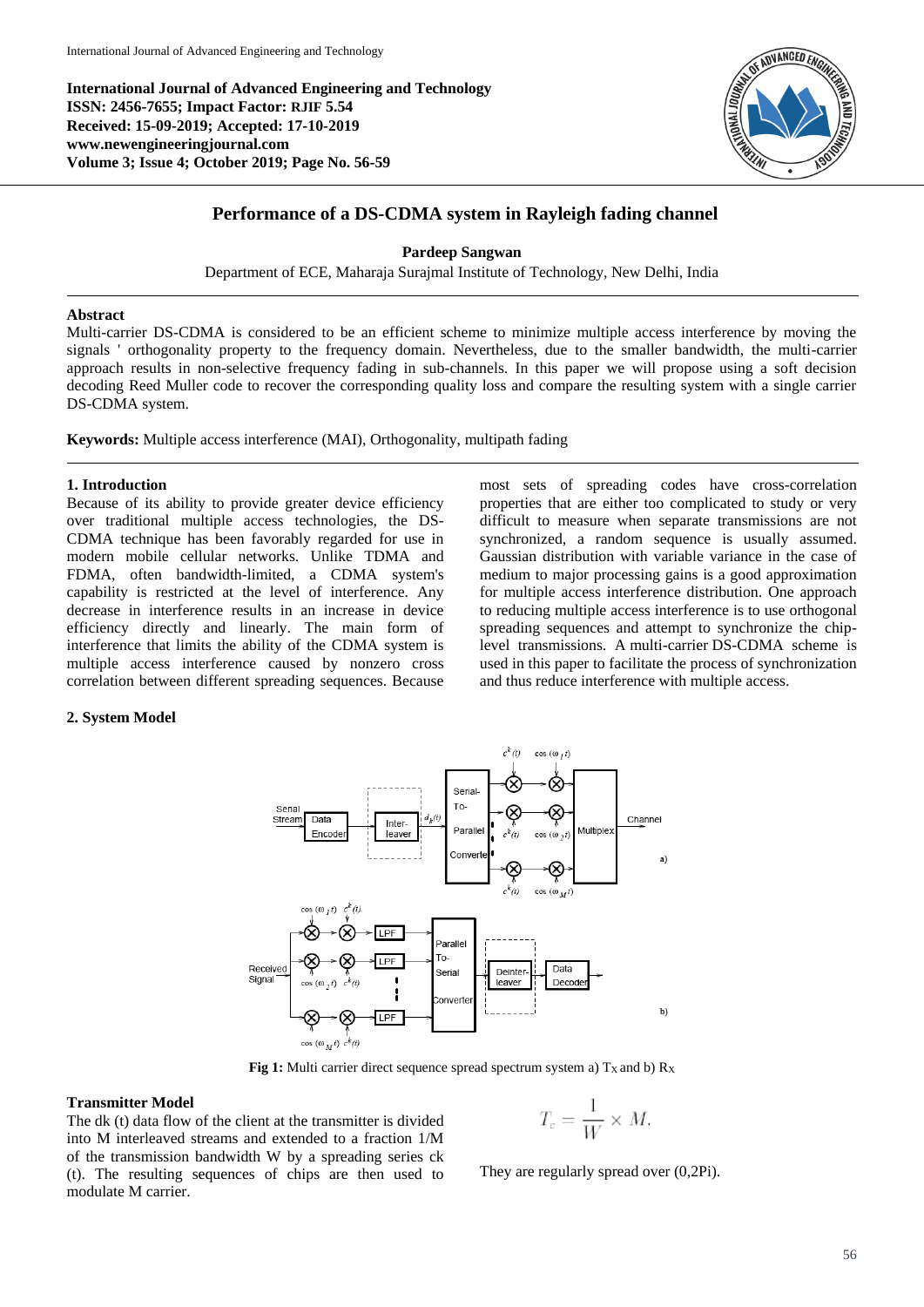#### **Channel Model**

The channel is modelled for complex impulse response.

$$
p_k(t) = \sum_{l=0}^{L} \alpha_{k,l} \delta(t - \zeta_{k,l}) \exp(j \phi_{k,l})
$$

The impulse response of sub channel is,

$$
h_{k,m}(t) = \alpha_{k,m}\delta(t-\zeta_k)\exp(j\phi_{k,m}),
$$

#### **Receiver Model**

There are M branches in the receiver with each detecting the data sub-stream from one sub channel. The output of the low pass filter at the sampling point is,

$$
y_{1,m_0}(T) = \pm \frac{\gamma_{1,m_0}T}{2} + I_{m_0} + J_{m_0} + \eta,
$$

Soft decision is decoded serially and performed for channel fading.

#### **BER Performance Analysis**

The BER is evaluated based on the sequences of orthogonal distribution

$$
I_{m_0} = \sum_{k=2}^{K} \frac{\gamma_{k,m_0}}{2} \cos(\theta_{k,m_0}) \tau_k \sum_{j=0}^{N-1} \hat{c}_{j-1}^k c_j^1,
$$

The similarly distant hypothesis turns out to be valid for ort hogonal codes such as the Reed Muller (RM) code used in this scheme. Mean is,

$$
\mathcal{E}(\mu_i) = T \sum_{j=1}^{d_{min}} \gamma_{1,m_{1j}}^2,
$$

Variance is

$$
V(\mu_i) = 4[V_I + V_J + \sigma_{\eta}^2] \sum_{j=1}^{d_{min}} \gamma_{1,m_{1j}}^2
$$

Conditional error probability:

$$
p_i(\lambda_s) = \frac{1}{2} erfc\sqrt{\lambda_s},
$$

 $\lambda_s$  is defined as

$$
\lambda_s = \frac{T^2 \Gamma_{1,1}}{8[V_I + V_J + \sigma_{\eta}^2]}
$$

The average BER system over a long transmission period is calculated. To find the probability of unconditional error pi calculate the PDF which is as follows,

$$
f(\lambda_s) = \frac{1}{(d_{min} - 1)! \lambda_b^{d_{min}} \lambda_s^{d_{min} - 1} \exp(-\lambda_s/\lambda_b)},
$$

Average SNR ratio per sub-channel that is shown as,

$$
\lambda_b = \frac{1}{\frac{1}{\text{SIR}} + \frac{2}{\text{SNR}}},
$$

SIR is known as the interference ratio of the average signal per sub channel.

## **The closed form of solution**

$$
p_i = \left(\frac{1-\nu}{2}\right)^{\frac{d_{min}}{2}} \sum_{l=0}^{\frac{d_{min}}{2}-1} \left(\frac{d_{min}-1+l}{l}\right) \left(\frac{1+\nu}{2}\right)^l,
$$
  

$$
\nu = \sqrt{\frac{\lambda_b}{1+\lambda_b}}.
$$

Probability for the function is

$$
P_e \approx \frac{1}{2}p_s = \frac{N_c - 1}{2}p_i.
$$

#### **3. Numerical and Simulation results**

The parameter  $2n$ ,  $n+1$  is selected for numerical calculation because it provides better probabilities of error control. The drawback is its comparatively low code rate resulting in an e xpansion of large signal bandwidth. Though, it does not create a problem in the DS system where the available bandwidth for transmission is usually considerably larger than the actual signal bandwidth.

In figure 2 & 3, the MC-DS-CDMA's BER output is compared to a SC-DS-CDMA, which almost entirely balances the performance loss due to multi-path fading. The fig 2 show that the MC-DS -CDMA system does not outclass the SC-DS-CDMA system in the absence of coding, its performance is less delicate to the increasing the number of users. This is due to the fact that MC-DS-CDMA system suppresses the MAI in a much effective manner. The main basis of performance loss is due to flat fading over individual\ sub channel. But, error control coding combats fading very effectively. Figure 3 displays (6,4) RM code gives a considerably large margin to the error probability of an MC-DS-CDMA system than the SC-DS-CDMA system. Throughout the study, a rectangular chip pulse was presumed. For practice, to minimize inter sub channel interference, a band-limited chip pulse is prefarable. Fig 4 shows the performance improvement by using a minimum sinc pulse bandwidth that eliminates inter channel subinte reference. The results above are obtained on the assumption that fadind amplitudes are independent over the sub channels. Fig. 5 shows the output in the other extreme case where path amplitudes are fully correlated. This deteriorates the performance and thereby implementing the interleaving technique. It is assumed that the performance of a functional device should fall between these two extremes. The results of the simulation are shown in fig  $2 \& 3$ .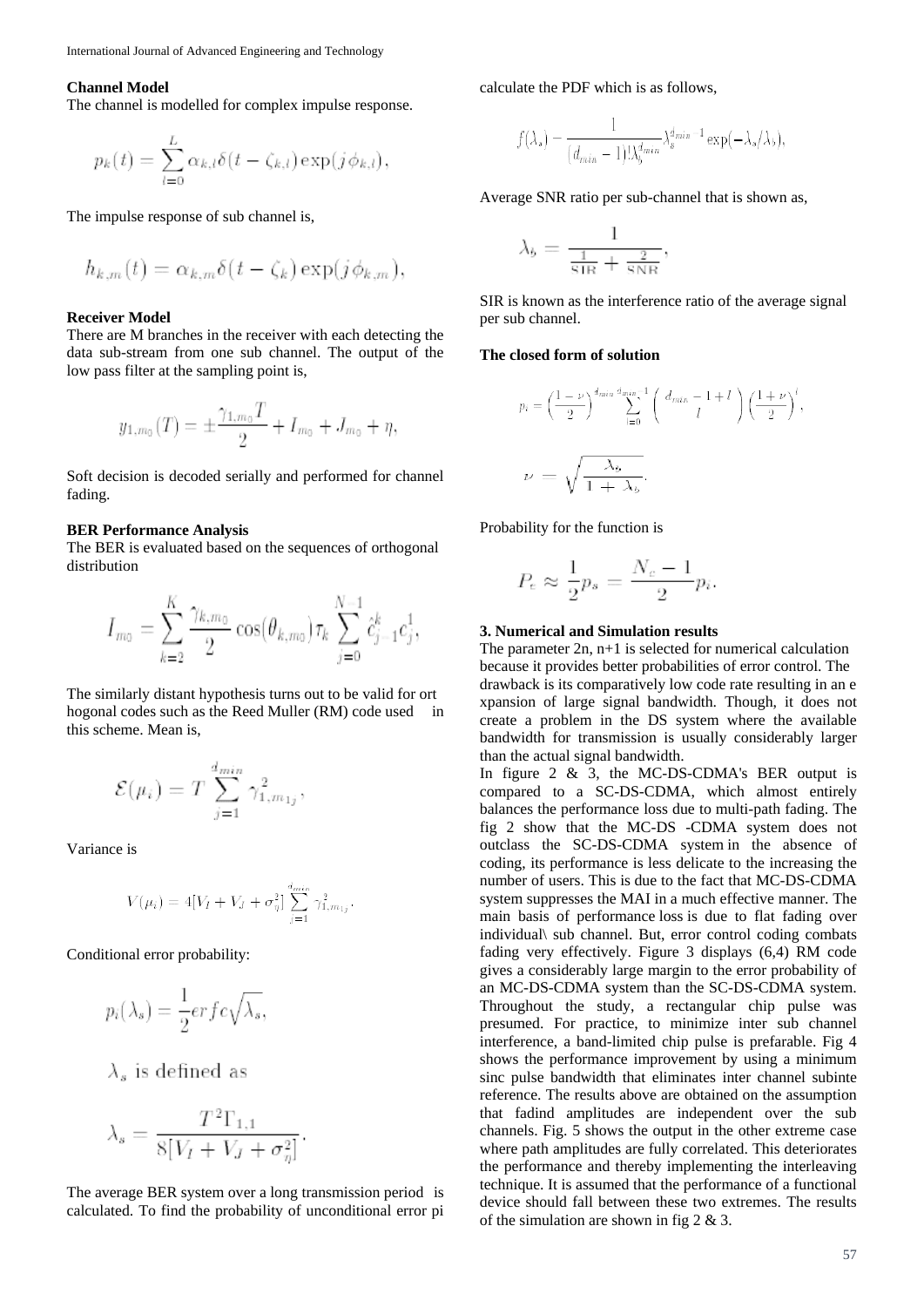

**Fig 2:** Comparison of performance sensitivities to the variation of the number of users between MC-DS-CDMA and SC-DS-CDMA



**Fig 3:** Effect of error control coding on MC-DS-CDMA& SC-DS-CDMA systems



**Fig 4:** MC-DS-CDMA performance using different pulse shapes



**Fig 5:** Performance under different fading amplitude correlation assumptions



**Fig 6:** MC-DS-CDMA system performance versus the number of sub-channels

# **4. Conclusion**

Following the discussion above, a variety of assumptions were drawn to act as guidance for developing the process.

- MC-DS-CDMA system quality is less influenced by consumer no. variability than the SC-DS-CDMA model.
- In contrast to the SC-DS-CDMA system where performance is limited by MAI, but the chief deterioration the of the MC-DS-CDMA system is due to multi-path fading error control coding with soft decision decoding.
- Fading amplitudes decorrelation improves performance.
- In comparison to AWGN channels, a greater quantity of sub channels M will not lead to better output with independent fading amplitudes.

#### **5. References**

1. Subramanian VG, Hajek B. Broad-Band Fading Channels: Signal Burstiness and Capacity, IEEE